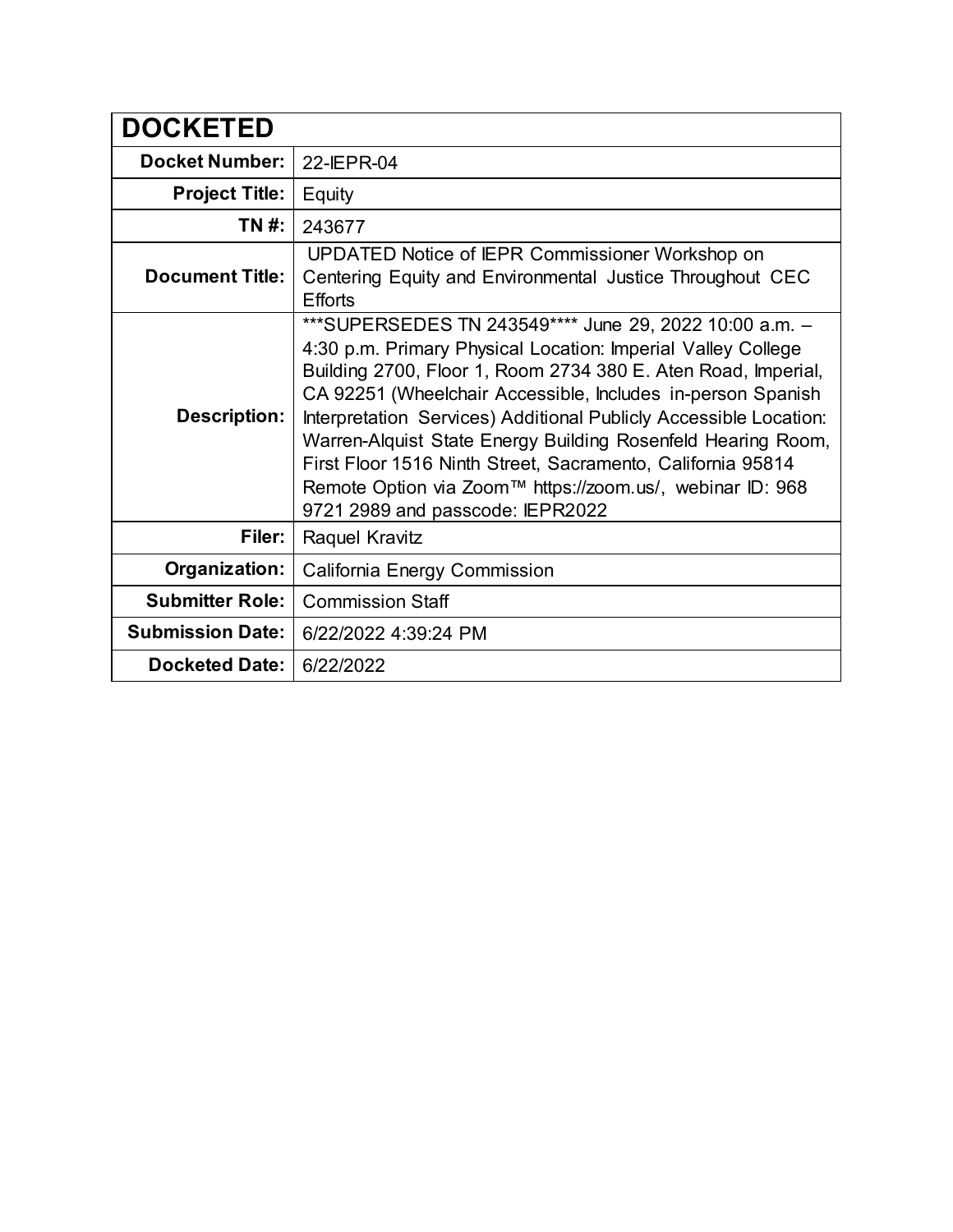| STATE OF CALIFORNIA — NATURAL RESOURCES AGENCY                                                                                   | Gavin Newsom, Governor                |
|----------------------------------------------------------------------------------------------------------------------------------|---------------------------------------|
| <b>CALIFORNIA ENERGY COMMISSION</b><br>715 P Street<br>Sacramento, California 95814<br>energy.ca.gov<br>CEC-70 (Revised 11/2021) | OF CALIFO<br><b>ENERGY COMMISSION</b> |

*IN THE MATTER OF:*

**Docket No. 22-IEPR-04**

**2022 Integrated Energy Policy Report Update (2022 IEPR Update)**

**NOTICE OF WORKSHOP**

**RE: Centering Equity and Environmental Justice Throughout CEC Efforts**

# **UPDATED: Notice of IEPR Commissioner Workshop on Centering Equity**

# **and Environmental Justice Throughout CEC Efforts**

\*\*Updates from the June 15, 2022, notice are shown in underline.\*\*

# **June 29, 2022**

10:00 a.m.  $-4:30$  p.m.

# **Primary Physical Location:**

Imperial Valley College Building 2700, Floor 1, Room 2734 380 E. Aten Road, Imperial, CA 92251 (Wheelchair Accessible, Includes in-person Spanish Interpretation Services)

# **Additional Publicly Accessible Location:**

Warren-Alquist State Energy Building Rosenfeld Hearing Room, First Floor 1516 Ninth Street, Sacramento, California 95814 (Wheelchair Accessible)

#### **Remote Option via Zoom**™ [https://zoom.us/,](https://zoom.us/) webinar ID: **968 9721 2989** and passcode: **IEPR2022** (Includes Spanish Interpretation Services via Zoom)

The California Energy Commission (CEC) will host a workshop for the public to help the CEC develop a framework to center equity and environmental justice (equity and environmental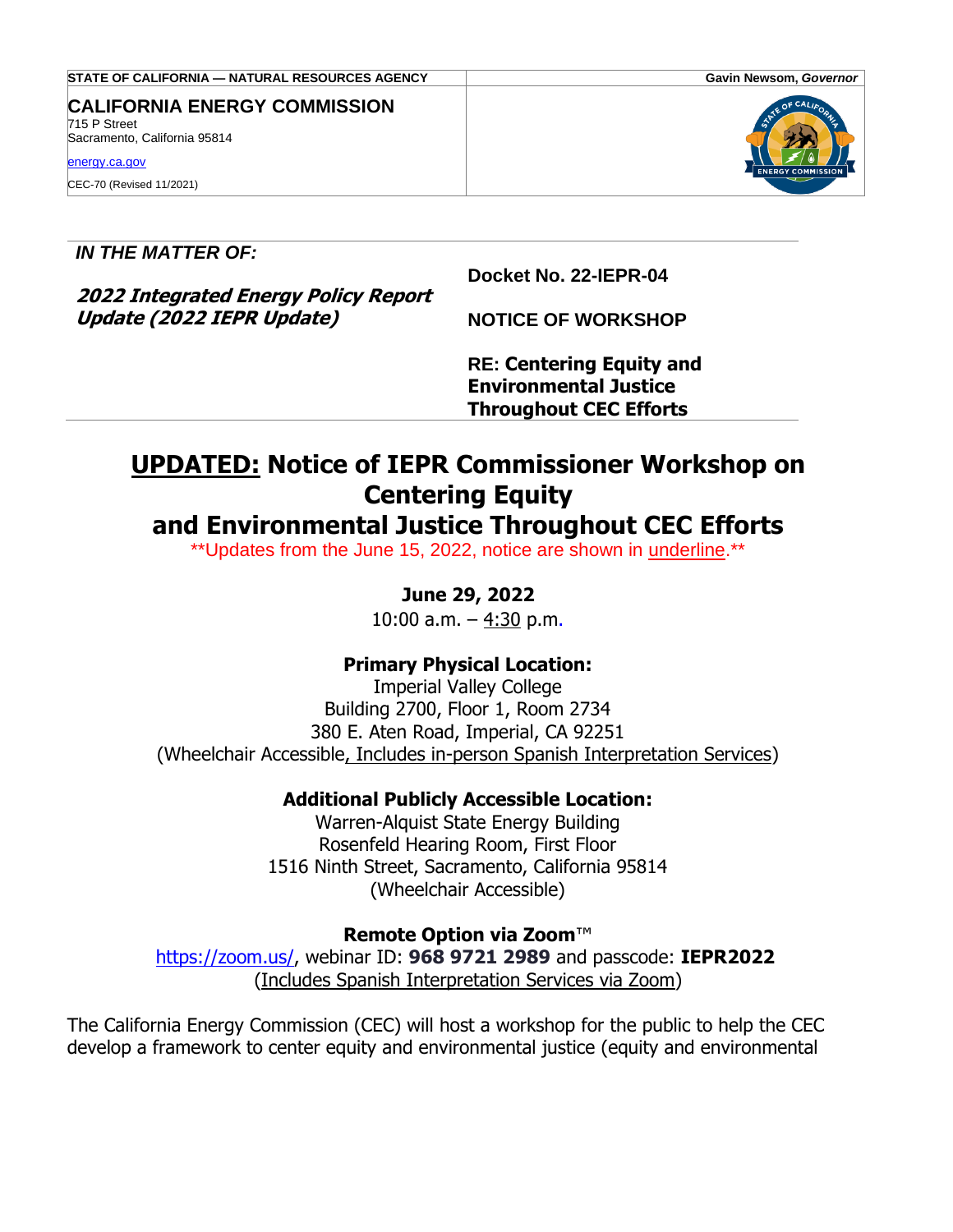justice framework), to revisit the Energy Equity Indicators tool<sup>1</sup> developed to identify areas to invest resources, and to explore approaches to ensure meaningful community engagement to achieve a clean energy future for all.

The workshop is part of the 2022 IEPR Update proceeding. Vice Chair Siva Gunda is CEC's Lead Commissioner for the 2022 IEPR Update. This will be a hybrid meeting, with multiple publicly accessible locations connected via teleconference. At least one commissioner will be at the primary physical location. A quorum of commissioners may participate by attending the meeting in-person at the additional location listed above, but no votes will be taken.

The public can participate in the workshop consistent with the direction provided below. Please note that the CEC aims to begin promptly at the start time posted and the end time is an estimate based on the agenda proposed. The workshop may end sooner or later than the posted end time depending on various factors.

#### **Attendance Instructions**

**In-person** participants may join at Imperial Valley College, Building 2700, Floor 1, Room 2734, 380 E. Aten Road, Imperial, CA 92251. If you need Spanish interpreting services, please ask a CEC staff member for guidance.

**Participants may also join from Sacramento** at the Warren-Alquist State Energy Building, Rosenfeld Hearing Room, First Floor, 1516 Ninth Street, Sacramento, California 95814. The meeting will be broadcast via Zoom using the audio system and the screens in the hearing room. There will be an opportunity to provide public comments from this location using a microphone that will be available in the room. Spanish interpreting services will be available via Zoom's interpretation feature. To access, click on the interpretation icon that resembles a globe and select the Spanish language channel. Then click "Mute Original Audio" to reduce background noise.

If participants choose to bring their own device to join the meeting via Zoom at either the Imperial Valley College or Sacramento locations, they must mute their system audio or not join the audio (audio will be provided through the onsite sound systems). This is necessary to avoid causing feedback that will disrupt the meeting.

**Remote** participants may join via Zoom by internet or by phone.

• **To use Zoom's online platform**, click on [this link,](https://energy.zoom.us/j/96897212989?pwd=RHZUVlZ3RkJpcUJ3WWlzcHpyYk9Rdz09) https://energy.zoom.us/j/96897212989?pwd=RHZUVlZ3RkJpcUJ3WWlzcHpyYk9Rdz09 or by logging in via Zoom™ at [https://zoom.us/,](https://zoom.us/) entering the unique **Webinar ID: 968 9721 2989** and **passcode: IEPR2022**, and following all prompts.

<sup>1</sup> Senate Bill 350 (De León, Chapter 547, Statutes of 2015) codified renewable and energy efficiency goals and took steps to ensure the benefits of clean energy transformation are realized by all Californians, especially those in the most vulnerable communities. In 2018, the CEC launched the Energy Equity Indicators as part of its efforts to implement the statute.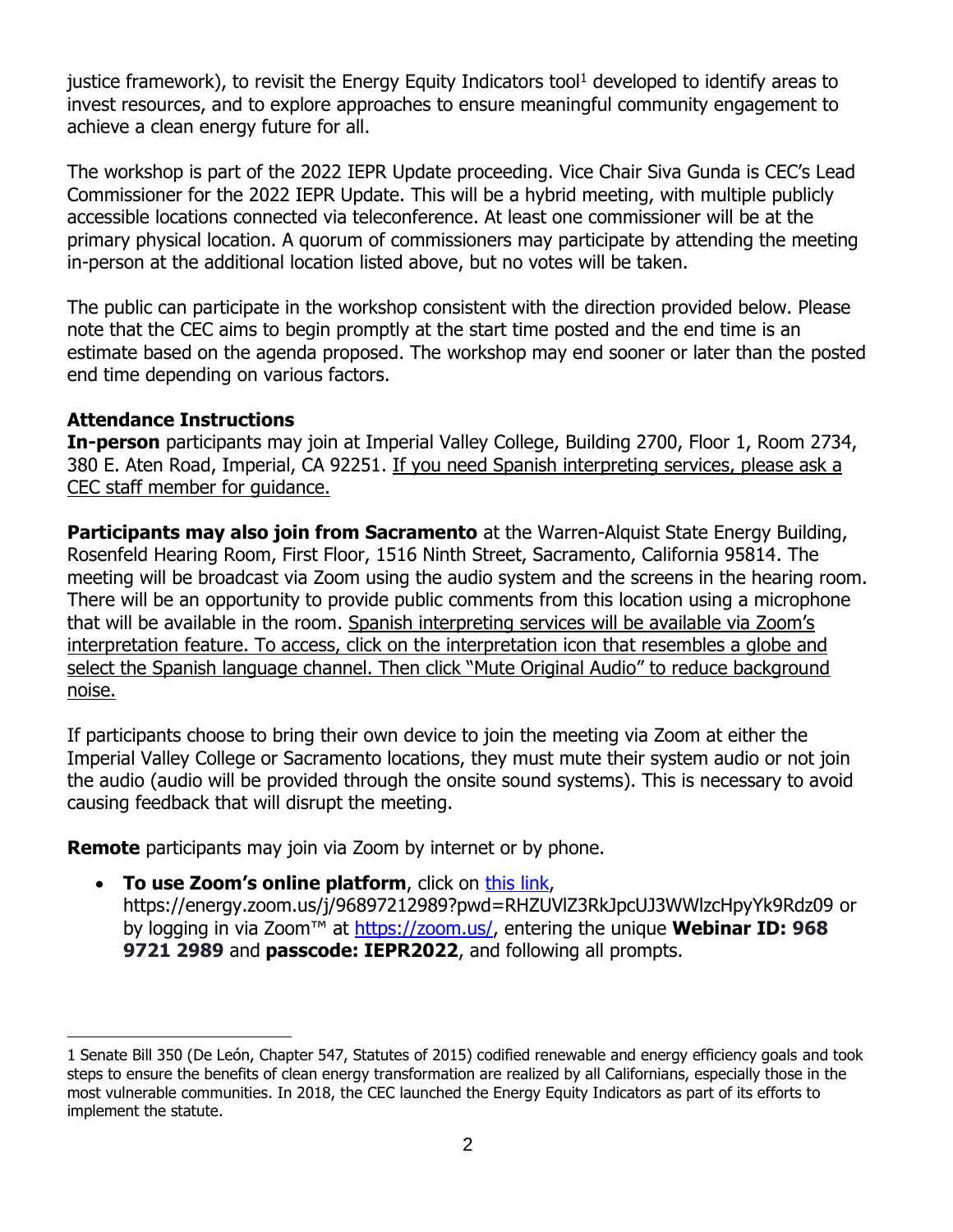• **To participate by telephone**, call toll-free at (888) 475-4499 or toll at (669) 219-2599. When prompted, enter the **Webinar ID: 968 9721 2989** and **passcode: IEPR2022**.

If you experience difficulties joining, contact Zoom at (888) 799-9666 ext. 2, or the Public Advisor at [publicadvisor@energy.ca.gov,](mailto:publicadvisor@energy.ca.gov) or by phone at (916) 957-7910.

Attendees using a computer can access **Zoom's closed captioning service** by clicking on the "live transcript" icon and then choosing either "show subtitle" or "view full transcript." The closed captioning service can be stopped by closing out of the "live transcript" or selecting the "hide subtitle" icon. If using a phone, closed captioning is automatic and cannot be turned off. While the closed captioning is available in real-time, it typically includes errors. A more accurate transcript of the workshop developed by a professional court reporter will be docketed and posted in a later timeframe.

For **Spanish interpreting services available via Zoom**, click on the Interpretation icon that resembles a globe and pick the Spanish language channel. Then click "Mute Original Audio" to reduce background noise.

#### **Agenda**

The workshop will be held from 10:00 a.m. to 4:00 p.m. with a break at approximately 12:30 p.m. and resuming at 1:30 p.m.

In the morning, CEC staff will present background information and the fundamentals about IEPR, discuss the equity and environmental justice framework, and introduce the effort to revisit the Energy Equity Indicators tool.

Afterward, attendees will participate in small group discussions to share practices, expertise, and lessons from their own experience that can inform the 2022 IEPR Update and shape the equity and environmental justice framework.

Opportunities for Q&A will be provided throughout the workshop sessions with formal public comment at the end of each session.

A detailed meeting schedule will be posted prior to the workshop at [Docket No. 22-IEPR-04,](https://efiling.energy.ca.gov/Lists/DocketLog.aspx?docketnumber=22-IEPR-04) https://efiling.energy.ca.gov/Lists/DocketLog.aspx?docketnumber=22-IEPR-04.

# **Background**

As described in the *[Scoping Order for the 2022 IEPR Update](https://efiling.energy.ca.gov/GetDocument.aspx?tn=242747&DocumentContentId=76300)* at https://www.energy.ca.gov/datareports/reports/integrated-energy-policy-report/2022-integrated-energy-policy-report-update, the CEC aims to establish a framework centering equity and environmental justice throughout all CEC efforts and relevant tools to help implement the framework.

Aligned with the state's commitment to a "California for All" agenda and as part of the CEC's current comprehensive effort called the Inclusion Diversity Equity and Access (IDEA) Initiative, the CEC will establish an equity and environmental justice framework to guide CEC activities. The IDEA Initiative focuses internally to improve the workplace and externally to improve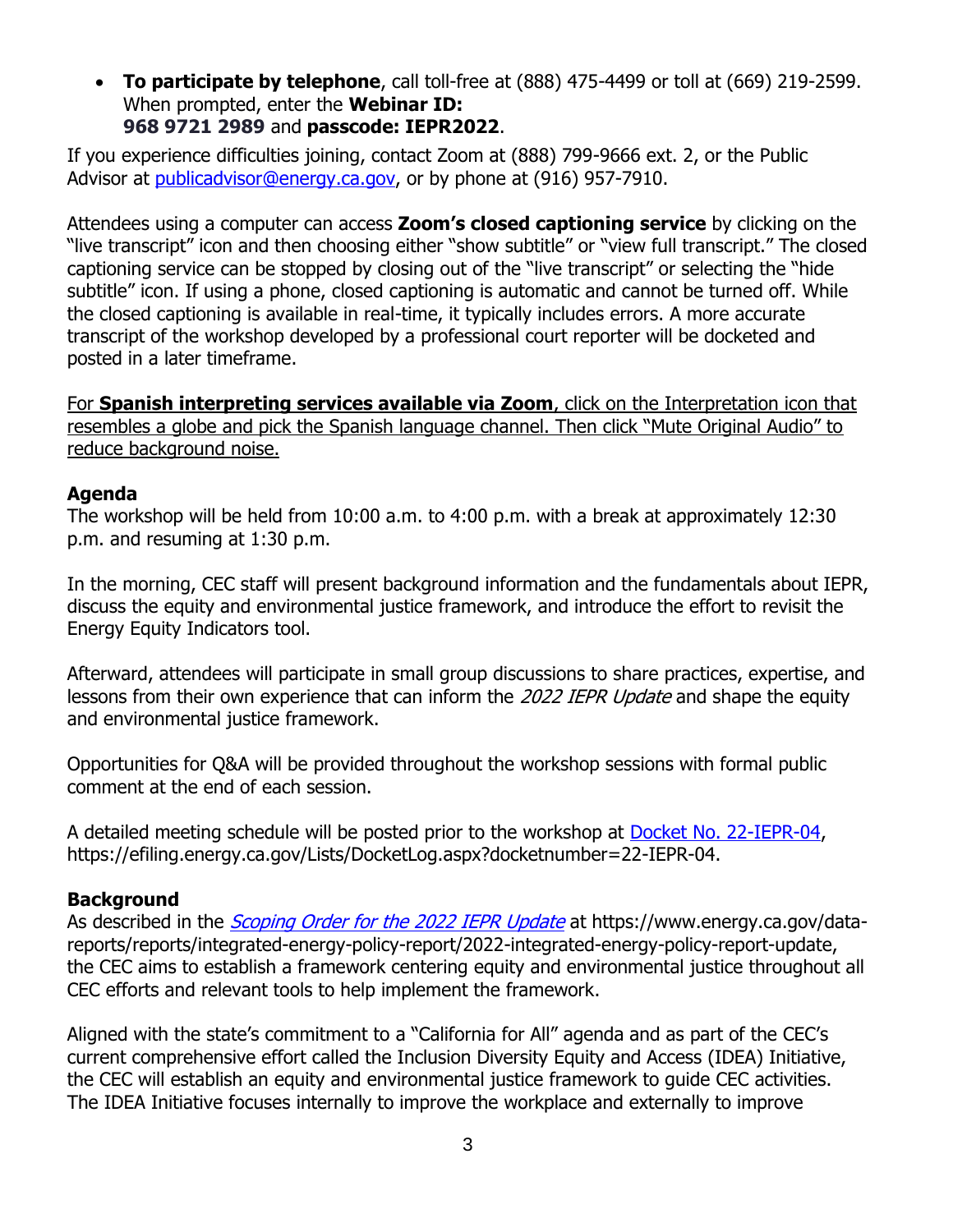programs. This framework will help the CEC continue removing barriers and increasing opportunities for all Californians to live with dignity and achieve prosperity regardless of race, income, or location. The framework will provide:

- Guidance for CEC leadership, divisions, and offices on how to prioritize equity and environmental justice in tribal and stakeholder engagement, regulatory decisionmaking, program development and implementation, investment decisions, policy analysis, and other practices.
- Baseline definitions for terms used by the CEC, including energy equity and the processes to be employed, along with benefits, non-energy considerations, and social costs.
- Recommendations for an outreach and engagement approach, improvements for existing efforts, and ways to create an action plan for future activities.

The framework will be accompanied by an assessment mechanism and action plan. Conducting assessments will enable the CEC to help ensure our work is being completed with an equity and environmental justice lens. The CEC will complete the action plan after learning more from the assessments.

The CEC will also revisit the Energy Equity Indicators to determine whether the indicators should be updated, reimagined, or kept the same. The Energy Equity Indicators were developed in response to recommendations from the [SB 350 Barriers Study](https://www.energy.ca.gov/rules-and-regulations/energy-suppliers-reporting/clean-energy-and-pollution-reduction-act-sb-350/sb) at https://www.energy.ca.gov/rules-and-regulations/energy-suppliers-reporting/clean-energy-andpollution-reduction-act-sb-350/sb, to help identify opportunities to improve access to clean energy technologies for low-income customers and disadvantaged communities, increase clean energy investment in those communities, and improve community resilience to grid outages and extreme events.

# **Public Comment**

**Oral comments** will be accepted at the end of the morning and afternoon sessions of the workshop. Comments may be limited to three minutes or less per speaker and one person per organization. Depending on the number of members of the public seeking to make a comment, the facilitator may adjust the total time allotted for public comment and the time allotted for each comment.

If participating via Zoom's online platform, use the "raise hand" feature to alert the administrator that you would like to make a comment after the lead commissioner opens the floor for public comment.

If participating by telephone, press \*9 to "raise your hand" and \*6 to mute/unmute. A workshop administrator will call on you by the last three digits of your phone number. Unmute your phone before introducing yourself and sharing your comment.

The Public Advisor may, upon the request of public participants who may be absent during the workshop when a matter of interest to them is being discussed, neutrally and publicly relate those participants' points to the CEC on behalf of the public. If you are interested in this service, please email concise comments, specifying your main points, before the start of the workshop to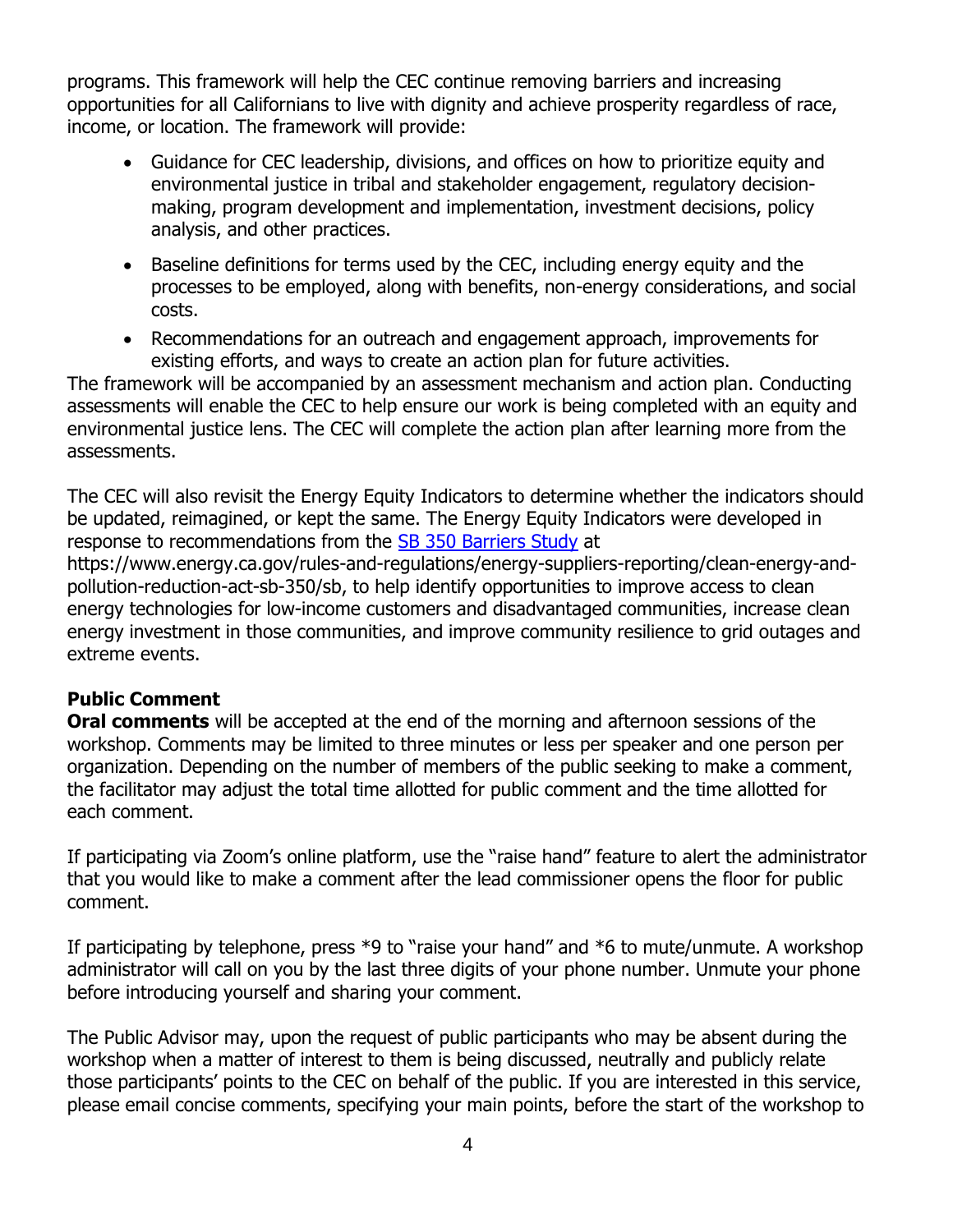the Public Advisor at *publicadvisor@energy.ca.gov.* Comments submitted after the workshop starts will be filed in the workshop docket.

**Written comments** must be submitted to the Docket Unit by 5:00 p.m. on **July 20, 2022**.

The CEC encourages use of its electronic commenting system. Visit the [e-commenting page](https://efiling.energy.ca.gov/Ecomment/Ecomment.aspx?docketnumber=22-IEPR-04) https://efiling.energy.ca.gov/Ecomment/Ecomment.aspx?docketnumber=22-IEPR-04 which links to the comment page for this docket. Enter your contact information and a comment title describing the subject of your comment(s). Comments may be included in the "Comment Text" box or attached as a downloadable, searchable document consistent with title 20 of the California Code of Regulations, section 1208.1. The maximum file size allowed is 10 MB.

Written comments may be submitted by email. Include docket number **22-IEPR-04** and **Centering Equity and Environmental Justice Throughout CEC Efforts** in the subject line and email to [docket@energy.ca.gov.](mailto:docket@energy.ca.gov)

If preferred, a paper copy may be sent to:

California Energy Commission Docket Unit, MS-4 Docket No. 22-IEPR-04 715 P Street Sacramento, California 95814-5512

Written and oral comments, attachments, and associated contact information (including address, phone number, and email address) will become part of the public record of this proceeding with access available via any internet search engine.

# **Public Advisor and Other CEC Contacts**

The CEC's Public Advisor provides the public with assistance in participating in CEC proceedings. For information about how to participate in this workshop or to request interpreting services or other reasonable modification and accommodations, reach out by phone at (916) 957-7910 or via email at *[publicadvisor@energy.ca.gov.](mailto:at publicadvisor@energy.ca.gov)* Requests for interpreting services, reasonable modifications, and accommodations should be made as soon as possible but at least five days in advance of the workshop. The CEC will work diligently to meet all requests based on the availability of the service or resource requested.

**Direct media inquiries** to [mediaoffice@energy.ca.gov](mailto:mediaoffice@energy.ca.gov) or (916) 654-4989.

**Direct technical subject inquiries** to Katrina Leni-Konig at [katrina.leni-konig@energy.ca.gov](mailto:katrina.leni-konig@energy.ca.gov) or (916) 957-7911.

**Direct general inquiries** regarding the IEPR proceeding to Raquel Kravitz at [raquel.kravitz@energy.ca.gov](mailto:raquel.kravitz@energy.ca.gov) or (916) 907-4284.